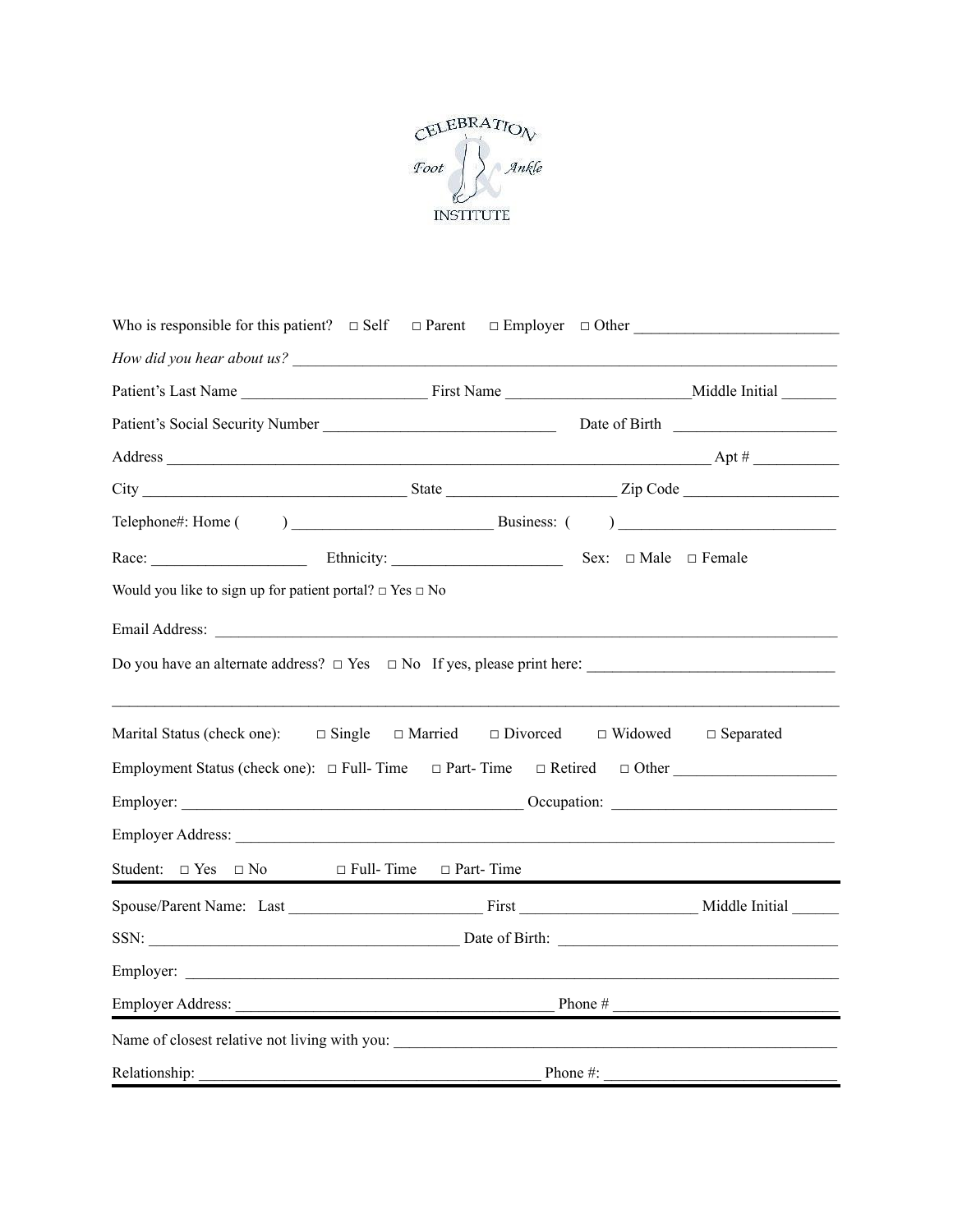|                                                                                                                                                                                                                                                                                                               | <b>INSURANCE INFORMATION</b>                                                                                                                                                                                                                                                                                                                     |  |  |  |  |  |  |  |
|---------------------------------------------------------------------------------------------------------------------------------------------------------------------------------------------------------------------------------------------------------------------------------------------------------------|--------------------------------------------------------------------------------------------------------------------------------------------------------------------------------------------------------------------------------------------------------------------------------------------------------------------------------------------------|--|--|--|--|--|--|--|
|                                                                                                                                                                                                                                                                                                               |                                                                                                                                                                                                                                                                                                                                                  |  |  |  |  |  |  |  |
|                                                                                                                                                                                                                                                                                                               |                                                                                                                                                                                                                                                                                                                                                  |  |  |  |  |  |  |  |
|                                                                                                                                                                                                                                                                                                               |                                                                                                                                                                                                                                                                                                                                                  |  |  |  |  |  |  |  |
|                                                                                                                                                                                                                                                                                                               |                                                                                                                                                                                                                                                                                                                                                  |  |  |  |  |  |  |  |
|                                                                                                                                                                                                                                                                                                               | <b>ACCIDENT INFORMATION</b>                                                                                                                                                                                                                                                                                                                      |  |  |  |  |  |  |  |
|                                                                                                                                                                                                                                                                                                               |                                                                                                                                                                                                                                                                                                                                                  |  |  |  |  |  |  |  |
|                                                                                                                                                                                                                                                                                                               |                                                                                                                                                                                                                                                                                                                                                  |  |  |  |  |  |  |  |
| Date & Time of Accident:                                                                                                                                                                                                                                                                                      | $\Box$ Other                                                                                                                                                                                                                                                                                                                                     |  |  |  |  |  |  |  |
|                                                                                                                                                                                                                                                                                                               | Do you have notice of injury on file? $\Box$ Yes $\Box$ No W. C. Claim#                                                                                                                                                                                                                                                                          |  |  |  |  |  |  |  |
|                                                                                                                                                                                                                                                                                                               |                                                                                                                                                                                                                                                                                                                                                  |  |  |  |  |  |  |  |
|                                                                                                                                                                                                                                                                                                               |                                                                                                                                                                                                                                                                                                                                                  |  |  |  |  |  |  |  |
|                                                                                                                                                                                                                                                                                                               |                                                                                                                                                                                                                                                                                                                                                  |  |  |  |  |  |  |  |
|                                                                                                                                                                                                                                                                                                               | Were X-rays taken of this injury or problem? $\Box$ Yes $\Box$ No                                                                                                                                                                                                                                                                                |  |  |  |  |  |  |  |
|                                                                                                                                                                                                                                                                                                               |                                                                                                                                                                                                                                                                                                                                                  |  |  |  |  |  |  |  |
|                                                                                                                                                                                                                                                                                                               |                                                                                                                                                                                                                                                                                                                                                  |  |  |  |  |  |  |  |
| new date and time.                                                                                                                                                                                                                                                                                            | A \$40 no show fee will be applied if your appointment is not cancelled 24 hours prior to your appointment.<br>Please call our office 3 business days prior to your surgery/procedure to cancel or reschedule your surgery. If<br>a 3-business day notice is not given there will be a \$250 charge. Payment is required prior to rescheduling a |  |  |  |  |  |  |  |
| <b>Patient/Guardian Signature</b>                                                                                                                                                                                                                                                                             | Date                                                                                                                                                                                                                                                                                                                                             |  |  |  |  |  |  |  |
| <b>OFFICE POLICY FOR PRESCRIPTION REFILL REQUESTS</b><br>We require a 48-hour notice for all prescription refill requests.<br>Your Name & Telephone Number<br>$\bullet$<br>Your Physician's Name<br>$\bullet$<br>Pharmacy Telephone Number<br>$\bullet$<br><b>Medication Name &amp; Strength</b><br>$\bullet$ | Please leave the following information on the Medical Assistant's voice mail:                                                                                                                                                                                                                                                                    |  |  |  |  |  |  |  |
| Dear Patients,                                                                                                                                                                                                                                                                                                | We are now doing electronic prescriptions. Please list your preferred pharmacy below.                                                                                                                                                                                                                                                            |  |  |  |  |  |  |  |
|                                                                                                                                                                                                                                                                                                               |                                                                                                                                                                                                                                                                                                                                                  |  |  |  |  |  |  |  |

\_\_\_\_\_\_\_\_\_\_\_\_\_\_\_\_\_\_\_\_\_\_\_\_\_\_\_\_\_\_\_\_\_\_\_\_\_\_\_\_\_\_\_\_\_\_\_\_\_\_\_\_\_\_\_\_\_\_\_\_\_\_\_\_\_\_\_\_\_\_\_\_\_\_\_\_\_\_\_\_\_\_\_\_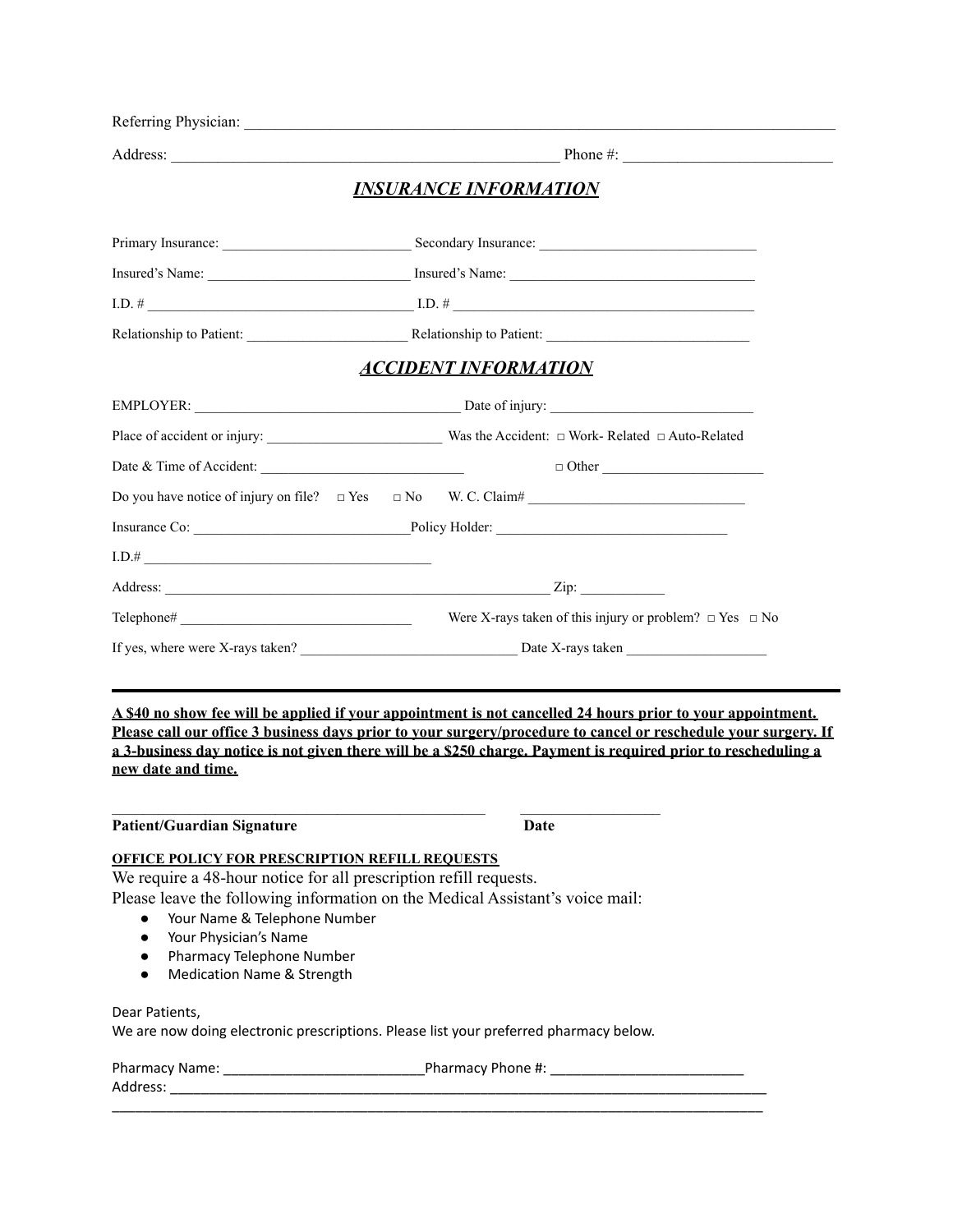| <b>INSURANCE ASSIGNMENT &amp; RELEASE</b>                              |            |
|------------------------------------------------------------------------|------------|
| I certify that I, and/or my dependent(s), have insurance coverage with | and assign |

**Please initial**: \_\_\_\_\_\_\_\_\_\_\_\_\_\_\_\_\_\_\_\_\_\_\_\_\_\_\_ **Date: \_\_\_\_\_\_\_\_\_\_\_\_\_\_\_\_\_\_\_\_\_**

directly to Celebration Foot & Ankle Institute all insurance benefits, if any, otherwise payable to me for services rendered. I understand that I am financially responsible for all charges whether or not paid by insurance. I authorize the use of my signature on all insurance admissions.

The above-named physician may use my health care information and may disclose such information to the abovenamed insurance company(ies) and their agents for the purpose of obtaining payment for services and determining insurance benefits payable for related services. This consent will end when my current treatment plan is completed or one year from the date signed below.

| <b>Patient/Guardian Signature</b>                                                                    | Date                                                                                                                                                                                                                                                                                                                                                                                                                                                                                                                              |
|------------------------------------------------------------------------------------------------------|-----------------------------------------------------------------------------------------------------------------------------------------------------------------------------------------------------------------------------------------------------------------------------------------------------------------------------------------------------------------------------------------------------------------------------------------------------------------------------------------------------------------------------------|
| Please print name of Patient/Guardian                                                                | <b>Relationship to Patient</b>                                                                                                                                                                                                                                                                                                                                                                                                                                                                                                    |
|                                                                                                      | <b>MEDICARE/MEDIGAP AUTHORIZATION</b>                                                                                                                                                                                                                                                                                                                                                                                                                                                                                             |
|                                                                                                      |                                                                                                                                                                                                                                                                                                                                                                                                                                                                                                                                   |
|                                                                                                      |                                                                                                                                                                                                                                                                                                                                                                                                                                                                                                                                   |
| related services.                                                                                    | I request that payment of authorized Medicare benefits and, if applicable, Medigap benefits, be made either to me or on<br>my behalf to Celebration Foot & Ankle Institute, for any services furnished to me by that provider. To the extent<br>permitted by law, I authorize any holder of medical or other information about me to the centers for Medicare and<br>Medicaid Services, any Medigap insurer and their agents any information needed to determine these benefits and                                               |
| <b>Patient/Guardian Signature</b>                                                                    | Date                                                                                                                                                                                                                                                                                                                                                                                                                                                                                                                              |
| Please print name of Patient/Guardian                                                                | <b>Relationship to Patient</b>                                                                                                                                                                                                                                                                                                                                                                                                                                                                                                    |
| relieve me from my responsibility for the payment of all charges.                                    | <b>FINANCIAL AGREEMENT</b><br>I acknowledge that payment is due at the time of treatment, unless other arrangements are made. I agree that parents,<br>guardians or personal representatives are responsible for all fees and services rendered for treatment of a minor/child. I<br>accept full financial responsibility for all charges for services or items provided to me, to my minor/child, or to the<br>patient for whom I have legal responsibility. I understand that filing a claim with my insurance company does not |
| <b>Patient/Guardian Signature</b>                                                                    | <b>Date</b>                                                                                                                                                                                                                                                                                                                                                                                                                                                                                                                       |
| Please print name of Patient/Guardian                                                                | <b>Relationship to Patient</b>                                                                                                                                                                                                                                                                                                                                                                                                                                                                                                    |
|                                                                                                      | <b>CONSENT FOR EVALUATION OR TREATMENT</b>                                                                                                                                                                                                                                                                                                                                                                                                                                                                                        |
| Patient Name: Date of Birth: Date of Birth:                                                          |                                                                                                                                                                                                                                                                                                                                                                                                                                                                                                                                   |
| By signing below, I voluntarily agree to the following provisions of this form: Consent to Treatment |                                                                                                                                                                                                                                                                                                                                                                                                                                                                                                                                   |
|                                                                                                      | I allow Celebration Foot & Ankle Institute (the "Practice") to provide health care services to me that may be deemed to<br>be routine or otherwise necessary I consent to evaluation or treatment that the assigned healthcare provider may deem                                                                                                                                                                                                                                                                                  |

be recessary. I consent to evaluation or treatment that the assigned healthcare provider may deem necessary. This may include diagnostic, radiology and laboratory procedures, and medication administration. I understand that I have the right to refuse consent to any proposed procedure or treatment at any time prior to its performance.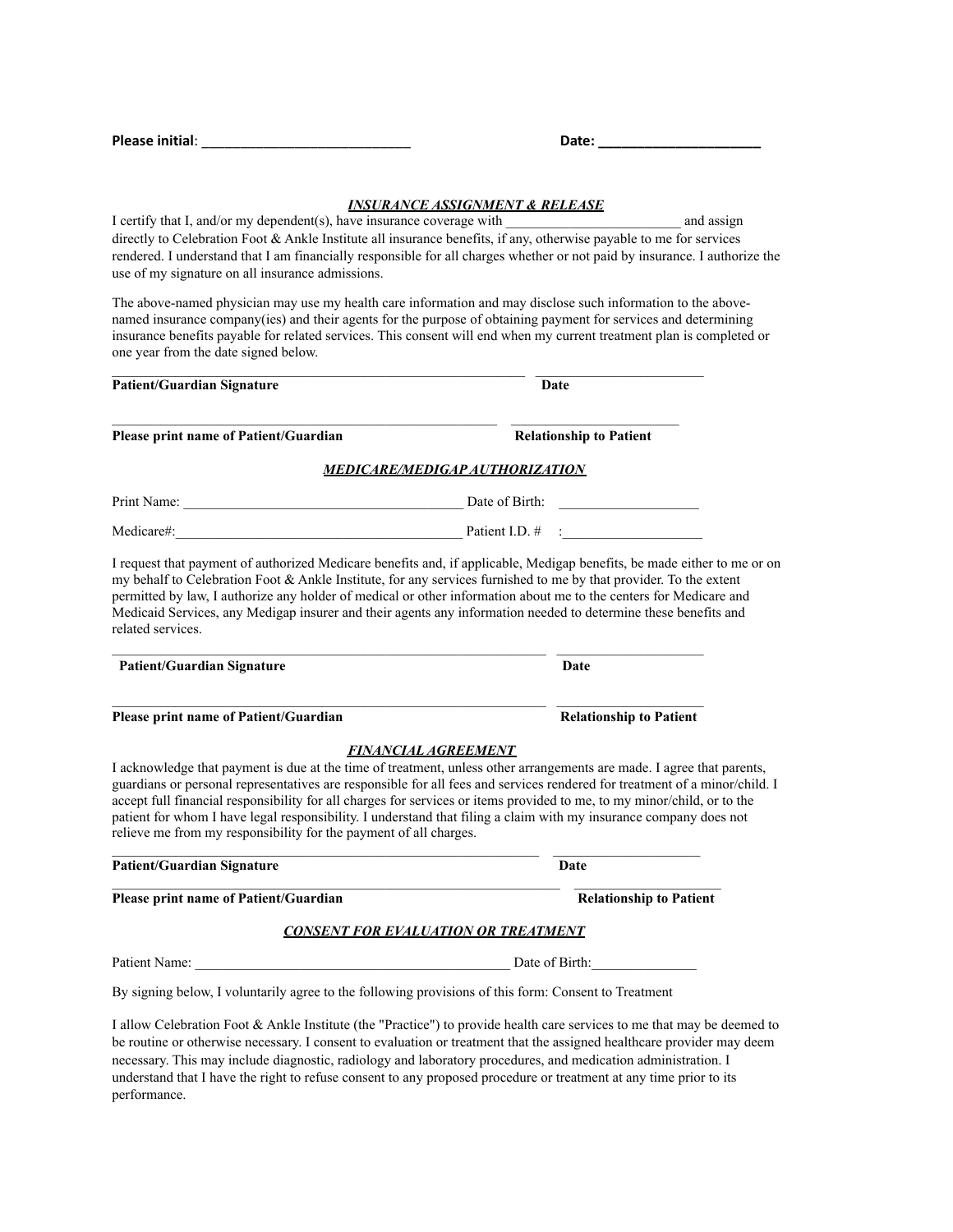**Patient/Guardian Signature Date Patient Name:** Date of Birth: **AUTHORIZATION TO VERBALLY COMMUNICATE WITH FAMILY MEMBERS AND FRIENDS INVOLVED IN YOUR CARE** *AUTORIZACION PARA COMMUNICACION CON FAMILIARES Y AMIGOS INVOLUCRADO EN SU CUIDADO* I, (print name) hereby authorize Celebration Foot & Ankle Institute to verbally disclose the minimum amount of protected health information necessary to individuals listed below who are directly involved in my care or payment of my care. Yo, escriba su nombre en letra de molde) por la presente autorizo a Celebration Foot & Ankle Institute, a divulgar verbalmente la cantitad minima de informacion de salud protegida necesaria para los individuos nombrados a continuacion que estan directamente involucrados en mi cuidado o en el pago de mi cuidado. 1. \_\_\_\_\_\_\_\_\_\_\_\_\_\_\_\_\_\_\_\_\_\_\_\_\_\_\_\_\_\_\_\_\_\_\_\_\_\_\_\_\_\_\_\_\_\_\_\_\_\_\_\_\_\_\_\_\_\_\_\_\_\_\_ \_\_\_\_\_\_\_\_\_\_\_\_\_\_\_\_\_\_\_\_\_\_\_\_\_\_\_\_\_\_\_\_\_\_\_ Name/*Nombre* (Please print/*En letra molde)* Relationship/*Relacion* Address/*Direccion* City/*Ciudad* State/*Estado* Phone Number/*Numero de telefono*  $2. \underline{\hspace{1.5cm}}$ Name/*Nombre* (Please print/*En letra molde)* Relationship/*Relacion* Address/*Direccion* City/*Ciudad* State/*Estado* Phone Number/*Numero de telefono* This authorization will expire on the following date, event or condition: I understand that this authorization extends to all or any part of the records designated above, which may include psychiatric information, and/or genetic counseling/testing, and/or alcohol/drug abuse and/or AIDS (Acquired Immunodeficiency Syndrome), and/or may include the result of an HIV test or the fact that an HIV test was performed. I expressly consent to the release of information designated above unless initialed below or otherwise required by law. Esta autorizacion vencera en la sigiente fecha, evento o condicion: Comprendo que esta autorizacion cubre todos o cualquier parte de los expedimientos indicados arriba, los cuales podrian incluir informacion psiquiatrica, y/o pruebas/asesoramiento genetico, y/o de abuso de alcohol/drogas, y/o SIDA (Sindrome de Inmunodeficiencia Adquirida) (AIDS segun sus siglas en ingles), y/o podria incluir el resultado de una prueba de VIH (Virus de Inmunodeficiencia Humano) (HIV segun sus siglas en ingles) o el hecho de que se llevo a cabo una prueba de VIH. Especificamente autorizo que se divulgue la informacion segun se ha indicado arriba al menos que este marcado abajo con mis iniciales o en alguna otra forma sea exigido por la ley. Please indicate information you **DO NOT** want disclosed: (Initial each selection) *Indique la informacion que NO QUIERE que se divulgue: (ponga sus iniciales en cada seccion)* \_\_\_\_\_\_\_\_ HIV/AIDS *VIH/SIDA \_\_\_\_\_\_\_* Drug and/or Alcohol Abuse/*Abuso de sustancias y/o alcohol) \_\_\_\_\_\_\_\_* Mental Health *Salud mental* \_\_\_\_\_\_\_\_ Genetic Counseling/Testing Information/Information/Informacion sobre asesoria o pruebas geneticas Other (be specific)/ Otros (sea especifico) If I fail to specify an expiration event or condition, the authorization will expire in one year. I understand that this authorization is revocable upon written notice to the office where the original authorization is retained, except to the extent that action has already been taken on this authorization. I understand that my protected health information that is used or disclosed under this authorization may be subject to re-disclosure by the recipient and the privacy of my protected health information may no longer be protected by law. I further understand that Celebration Foot & Ankle Institute may not condition the provision of treatment, payment, enrollment in the health plan, or eligibility for benefits on the provision of this authorization. I understand that I will receive a signed copy of this form. Si yo no especifico un evento o condición de vencimiento, la autorización vencera en un año. Comprendo que esta autorización es revocable al dar aviso por escrito a la oficina donde se retiene la autorización original, excepto al grado de accion ya tomada de acuerdo con esta autorización. Comprendo que mi información médica protegida que se usada o divulgada de acuerdo con esta autorización podria estar sujeta a una nueva divulgación por el recibidor y que la privacidad de mi información médica protegida ya no podría estar protegida bajo la ley. Tambien comprendo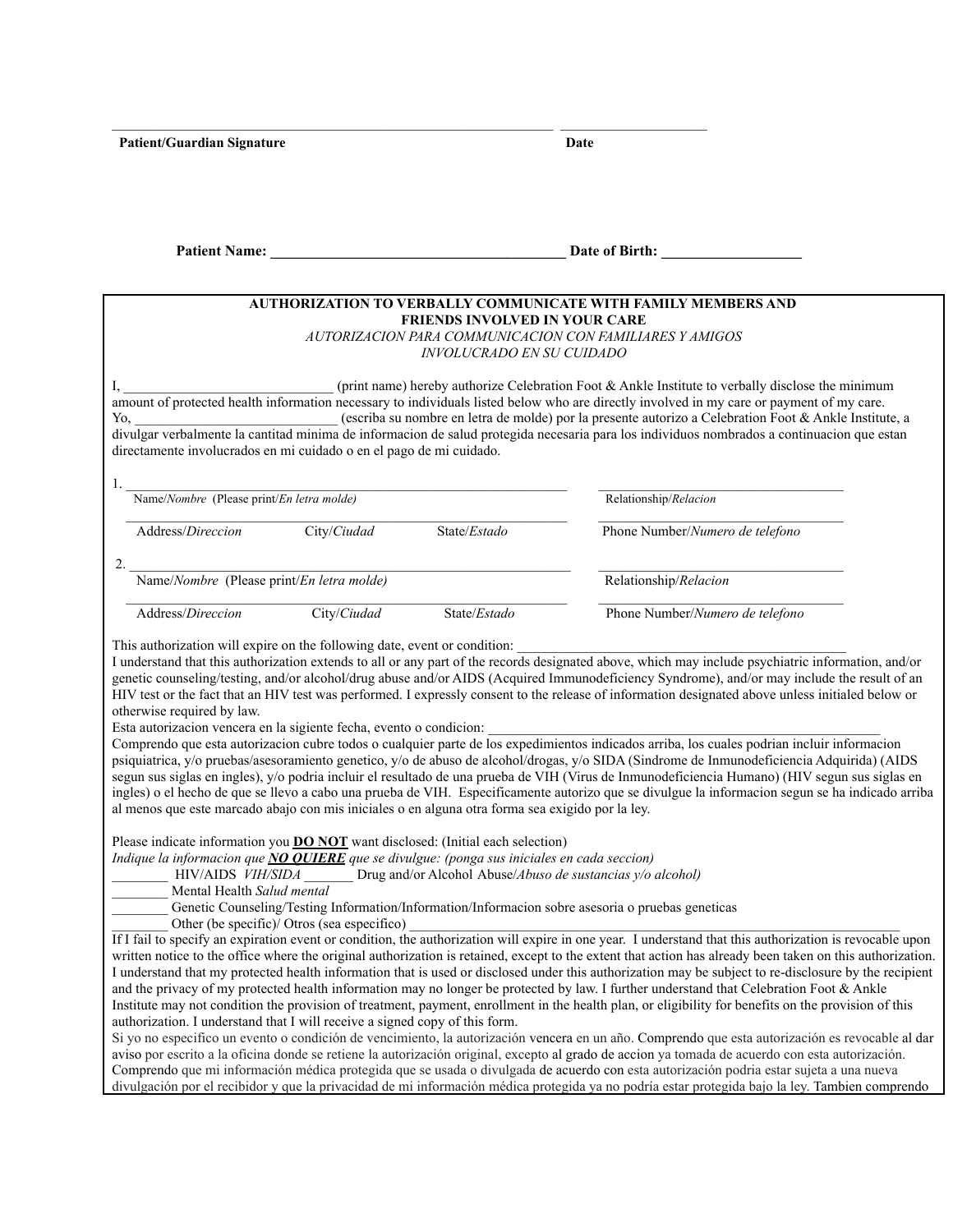que Celebration Foot & Ankle Institute no puede poner condiciones a la disposición de tratamiento, pago, inscripción en el plan de salud o elegibilidad de beneficios en la disposición de esta autorización. Comprendo que yo recibiré una copia firmada de este formulario. Patient Signature/Firma del paciente Date/Fecha Witness Signature/Firma del testigo Date/Fecha  $\Box$  I wish to revoke this authorization. Signature:  $\Box$  $\Box$  Deseo revocar esta autorizacion. Firma:  $\Box$ **Patient Name: Date of Birth:**  $\blacksquare$ 

# CELEBRATIC

### **INSTITUTE THIS NOTICE DESCRIBES HOW HEALTH INFORMATION ABOUT YOU MAY BE USED AND DISCLOSED AND HOW YOU CAN GET ACCESS TO THIS INFORMATION. PLEASE REVIEW IT CAREFULLY.**

This Notice of Private Practices describes how we may use and disclose your protection health information (PHI) to carry out treatment, payment or health care operations (TPO) and for other purposes that are permitted or required by law. It also describes your rights to access and control your protected health information. 'Protected health information" is information about you, including demographic information that may identify you and that relates to your past, present or future physical or mental health or condition and related health care services.

# **1. Uses and Disclosures of Protected Health Information**

## **Uses and Disclosures of Protected Health Information**

Your protected health information may be used and disclosed by your physician, our office staff and others outside of our office that are involved in your care and treatment for the purpose of providing health care services to you, to pay your healthcare bill, to support the operation of the physician's practice, and any other use required by law. **Treatment:** We will use and disclose your protected health information to provide coordinate or manage your health care and any related services. This includes the coordination or management of your health care with a third party. For example, we would disclose your protected health information, if necessary, to a home health agency that provides care to you. For example, your protected health information may be provided to a physician to whom you have been referred to ensure that the physician has the necessary information to diagnose or treat you.

**Payment:** Your protected health information will be used, as needed, to obtain for your health care services. For example, obtaining approval for a hospital stay may require that your relevant protected health information be disclosed to the health plan to obtain approval for the hospital admission.

**Healthcare Operations:** We may use or disclose, as-needed, your protected health information in order to support the business activities of your physician's practice. These activities include, but are not limited to, quality assessment activities, employee review activities, training of medical students, licensing, and conducting or arranging for other business activities. For example, we may disclose your protected health information to medical school students that see patients at our office. In addition, we may use a sign-in sheet at the registration desk where you will be asked to sign your name and indicate your physician. We may also call you by name in the waiting room when your physician is ready to see you. We may use or disclose your protected health information, as necessary, to contact you to remind you of your appointment.

We may use or disclose your protected health information in the following situation without your authorization. These situations include: as Required by Law, Public Health issues as required by law, Communicable Diseases: Health Oversight: Abuse or Neglect: Food and Drug Administration requirements: Legal Proceedings: Law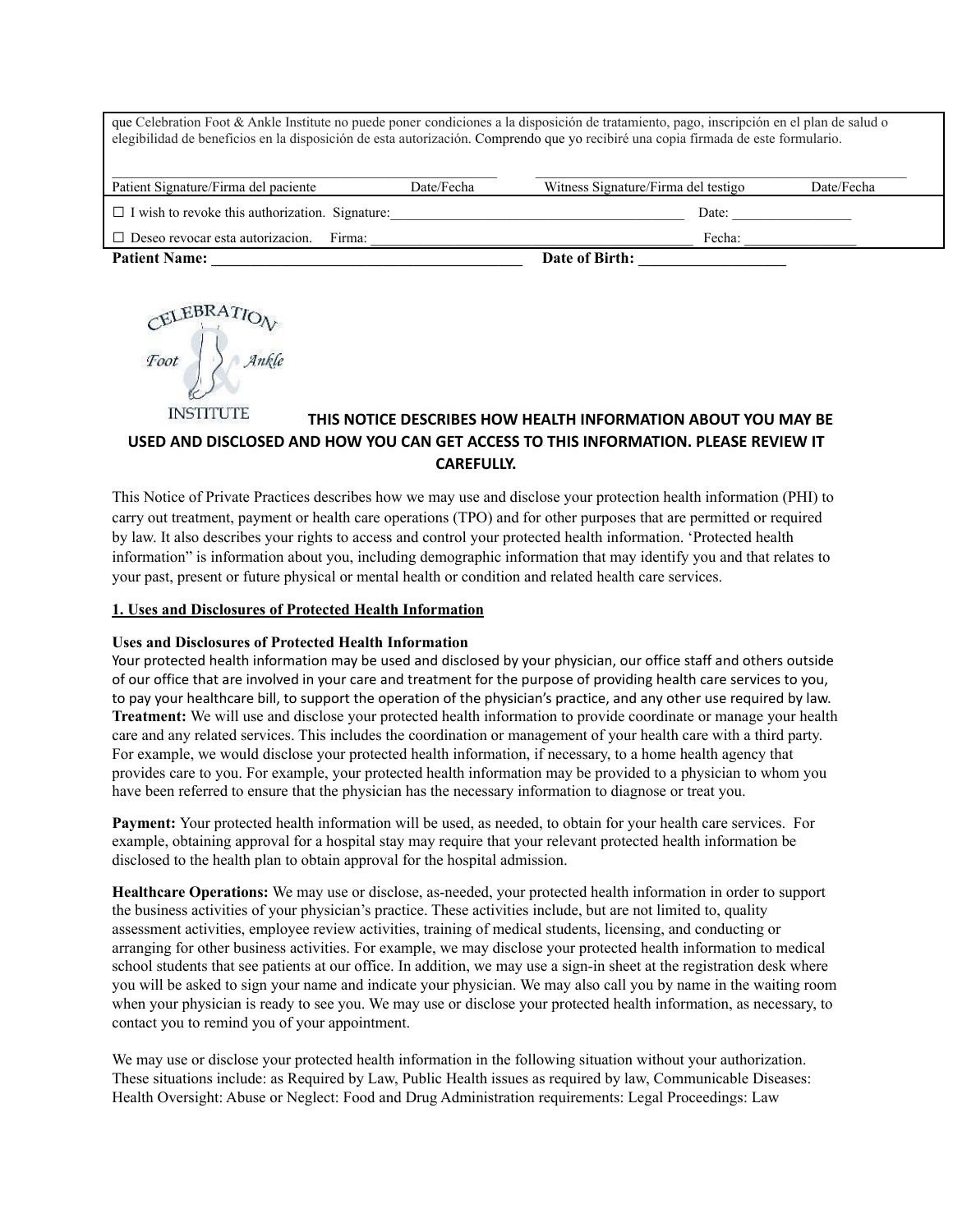Enforcement: Coroners, Funeral Directors, and Organ Donation: Research: Criminal Activity: Military Activity and National Security: Workers' Compensation: Inmates: Required Uses and Disclosures: Under the law, we must make disclosures to you and when required by the Secretary of the Department of Health and Human Services to investigate or determine our compliance with the requirements of Section 164.500.

**Other Permitted and Required Uses and Disclosures** Will be made only with your consent, authorization, or opportunity to object unless required by law.

**You may revoke this authorization,** at any time, in writing, except to the extent that your physician or the physician's practice has taken an action in reliance on the use or disclosure indicated in this authorization.



## **Your Rights:**

Following is a statement of your rights with respect to your protected health information.

**You have the right to inspect and copy your protected health information.** Under federal law, however, you may not inspect or copy the following records, psychotherapy notes, information compiled in reasonable anticipation of, or use in, a civil, criminal, or administrative action or proceeding, and protected health information that is subject to law that prohibits access to protected health information.

**You have the right to request a restriction of your protected health information.** This means you may ask us not to use or disclose any part of your protected health information for the purpose of treatment, payment or healthcare operations. You may also request that any part of your protected health information not be disclosed to family members or friends who may be involved in your care or for notification purposes as described in this Notice of Privacy Practices. Your request must state the specific restriction requested and to whom you want the restriction to apply.

Your physician is not required to agree to a restriction that you may request. If physician believes it is in your best interest to permit use and disclosure of your protected health information, your protected health information will not be restricted. You then have the right to use another Healthcare Professional.

**You have the right to request to receive confidential communications from us by alternative means or at an alternative location. You have the right to obtain a paper copy of this notice from us,** upon request, even if you agreed to accept this notice alternatively i.e. electronically.

**You may have the right to have your physician amend your protected health information**. If we deny request for amendment, you have the right to file a statement of disagreement with us and we may prepare a rebuttal to your statement and will provide you with a copy of any such rebuttal.

## **You have the right to receive an accounting of certain disclosures we have made, if any, of your protected health information.**

We reserve the right to change the terms of this notice and will inform you by mail of any changes. You then have the right to object or withdraw as provided in this notice.

## **Complaints**

You may complain to us or to the Secretary of Health and Human Services if you believe your privacy rights have been violated by us. You may file a complaint with us by notifying our privacy contact of your complaint. **We will not retaliate against you for filing a complaint.**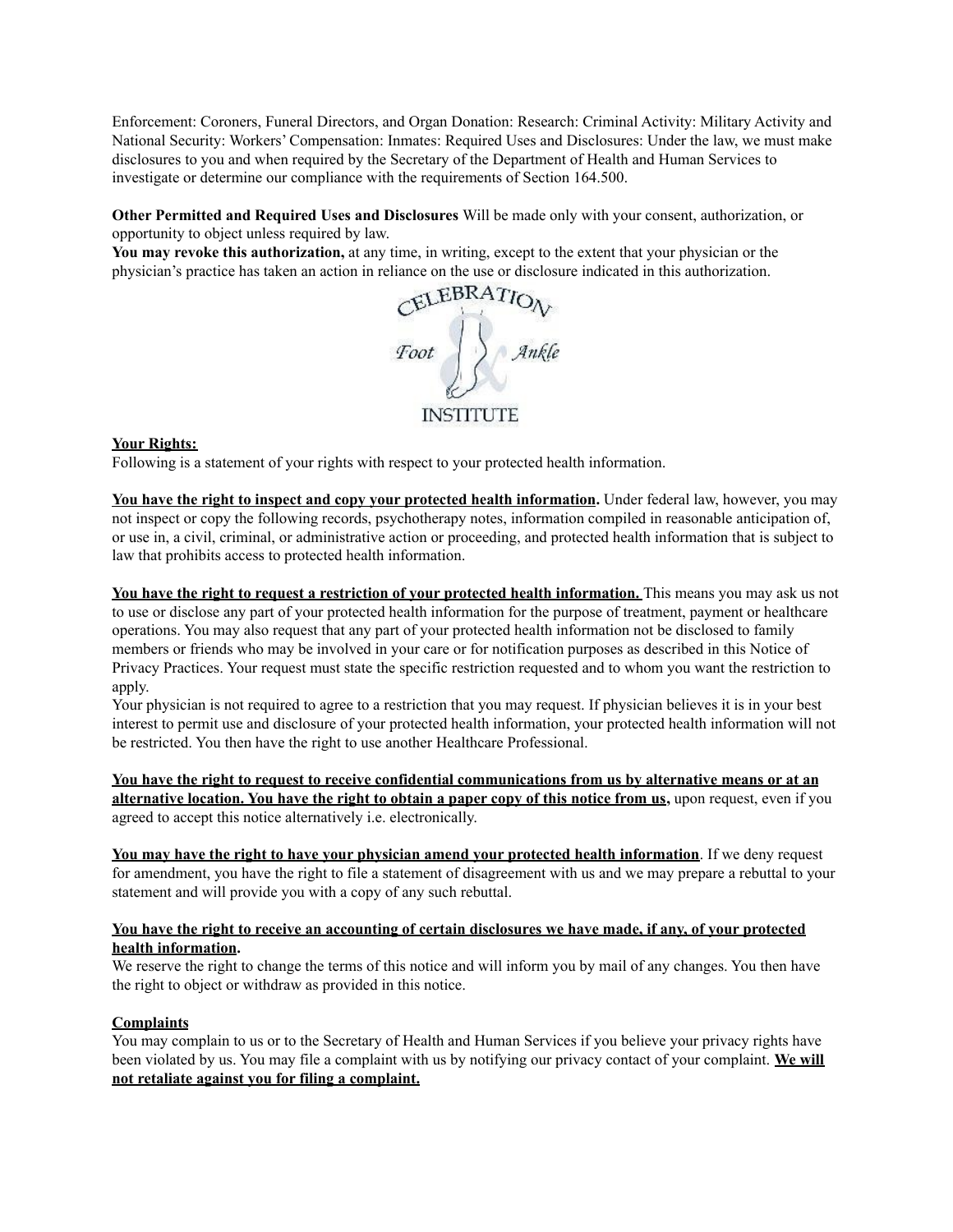This notice was published and becomes effective on/or before **April 14, 2003.**

We are required by law to maintain the privacy of, and provide individuals with, this notice of our legal duties and privacy practices with respect to protected health information. If you have any objections to this form, please ask to speak with our HIPAA Compliance Officer in person or by phone at our Main Phone Number.

Signature below is only acknowledgment that you have received this Notice of our Privacy Practices.

| <b>Print Name:</b> |              |
|--------------------|--------------|
| Signature:         | <b>Date:</b> |

# **CELEBRATION FOOT AND ANKLE INSTITUTE**

**Patient Name: \_\_\_\_\_\_\_\_\_\_\_\_\_\_\_\_\_\_\_\_\_\_\_\_\_\_\_\_\_\_\_\_\_\_\_\_ Date: \_\_\_\_\_\_\_\_\_\_\_\_\_\_\_\_\_\_\_\_\_\_\_\_\_\_\_**

### **Clinical History- Please Complete**

| List all medications you are taking at present time                                                   |                 |                |                                          | List physicians seen in the last 5 years (list most recent first) |                |                                                                                                                                                     |     |                |  |  |  |  |
|-------------------------------------------------------------------------------------------------------|-----------------|----------------|------------------------------------------|-------------------------------------------------------------------|----------------|-----------------------------------------------------------------------------------------------------------------------------------------------------|-----|----------------|--|--|--|--|
| Medication                                                                                            | Dosage          |                | Taken For                                | Name<br>Seen For                                                  |                |                                                                                                                                                     |     |                |  |  |  |  |
|                                                                                                       |                 |                |                                          |                                                                   |                |                                                                                                                                                     |     |                |  |  |  |  |
| 2. $\overline{\phantom{a}}$                                                                           |                 |                |                                          | 2. $\overline{\phantom{a}}$                                       |                |                                                                                                                                                     |     |                |  |  |  |  |
| $\frac{3}{2}$                                                                                         |                 |                |                                          |                                                                   |                |                                                                                                                                                     |     |                |  |  |  |  |
|                                                                                                       |                 |                |                                          | $\frac{3}{2}$<br>4.                                               |                |                                                                                                                                                     |     |                |  |  |  |  |
| $\mathcal{A}$ .                                                                                       |                 |                |                                          |                                                                   |                |                                                                                                                                                     |     |                |  |  |  |  |
| $5.$ $\overline{\phantom{a}}$                                                                         |                 |                |                                          |                                                                   |                | 5.                                                                                                                                                  |     |                |  |  |  |  |
|                                                                                                       |                 |                |                                          |                                                                   |                |                                                                                                                                                     |     |                |  |  |  |  |
| List Any Allergies                                                                                    |                 |                |                                          |                                                                   |                |                                                                                                                                                     |     |                |  |  |  |  |
| How would you rate your general health?                                                               |                 |                | Do you Smoke?                            |                                                                   |                | Do you Drink?                                                                                                                                       |     |                |  |  |  |  |
| $\epsilon$ Fair<br>$\epsilon$ Good                                                                    | $\epsilon$ Poor |                | $\in$ Yes $\in$ No If yes, how much?     |                                                                   |                | € Yes $\epsilon$ No If yes, how much?                                                                                                               |     |                |  |  |  |  |
|                                                                                                       |                 |                |                                          |                                                                   |                | Have you ever had an alcohol or drug abuse problem?   Have you ever used intravenous (IV) drugs?   Have you been expose to HIV (AIDS virus)?        |     |                |  |  |  |  |
| $\epsilon$ Yes<br>$\epsilon$ No<br>$\epsilon$ Yes<br>$\epsilon$ Yes<br>$\epsilon$ No<br>$\epsilon$ No |                 |                |                                          |                                                                   |                |                                                                                                                                                     |     |                |  |  |  |  |
|                                                                                                       |                 |                |                                          |                                                                   |                | Note: This is a confidential record of your medical history and will be kept in this office. Information contained herewith will not be released to |     |                |  |  |  |  |
|                                                                                                       |                 |                | anyone unless you authorize us to do so. |                                                                   |                |                                                                                                                                                     |     |                |  |  |  |  |
|                                                                                                       |                 |                |                                          |                                                                   |                | Medical History: Have you ever had any of the following? Please circle YES or NO to all questions.                                                  |     |                |  |  |  |  |
| <b>Childhood Diseases</b>                                                                             |                 |                | <b>Cardiac Diseases</b>                  |                                                                   |                | Infections                                                                                                                                          |     |                |  |  |  |  |
| Measles                                                                                               | Yes             | No             | <b>Heart Attack</b>                      | Yes                                                               | No             | After Surgery                                                                                                                                       | Yes | No             |  |  |  |  |
| Chicken Pox                                                                                           | Yes             | No             | Angina                                   | Yes                                                               | No             | Hepatitis                                                                                                                                           | Yes | No             |  |  |  |  |
| Whooping Cough                                                                                        | Yes             | N <sub>0</sub> | Heart Murmur                             | Yes                                                               | No             | Venereal Disease                                                                                                                                    | Yes | N <sub>0</sub> |  |  |  |  |
| <b>Scarlet Fever</b>                                                                                  | Yes             | No             | Arrhythmia                               | Yes                                                               | No             | HIV (AIDS)                                                                                                                                          | Yes | N <sub>0</sub> |  |  |  |  |
| <b>Rheumatic Fever</b>                                                                                | Yes             | N <sub>0</sub> | Valve Problems                           | Yes                                                               | No             | Osteomyelitis                                                                                                                                       | Yes | No             |  |  |  |  |
| Other                                                                                                 |                 |                | Other                                    |                                                                   |                | Other                                                                                                                                               |     |                |  |  |  |  |
| Metabolic Diseases                                                                                    |                 |                | <b>GI Diseases</b>                       | Yes                                                               | No             | <b>Blood Disorders</b>                                                                                                                              |     |                |  |  |  |  |
| <b>Diabetes</b>                                                                                       | Yes             | N <sub>0</sub> | Ulcer                                    | Yes                                                               | No             | Anemia                                                                                                                                              | Yes | N <sub>0</sub> |  |  |  |  |
| High Blood Pressure                                                                                   | Yes             | N <sub>0</sub> | Gallbladder                              | Yes                                                               | No             | <b>Clotting Problems</b>                                                                                                                            | Yes | N <sub>0</sub> |  |  |  |  |
| <b>Thyroid Disease</b>                                                                                | Yes             | No             | Hiatal Hernia                            | Yes                                                               | No             | Hemophilia                                                                                                                                          | Yes | No             |  |  |  |  |
| Osteoporosis                                                                                          | Yes             | N <sub>0</sub> | GI Bleeding                              | Yes                                                               | No             | Other                                                                                                                                               |     |                |  |  |  |  |
| Other                                                                                                 |                 |                | Obstruction                              | Yes                                                               | No             | <b>Arthritis</b>                                                                                                                                    |     |                |  |  |  |  |
| <b>Pulmonary Diseases</b>                                                                             |                 |                | Other                                    |                                                                   |                | Rheumatoid                                                                                                                                          | Yes | No             |  |  |  |  |
| Pneumonia                                                                                             | Yes             | No             | <b>Urological Diseases</b>               |                                                                   |                | Osteoarthritis                                                                                                                                      | Yes | N <sub>0</sub> |  |  |  |  |
| Asthma                                                                                                | Yes             | N <sub>0</sub> | <b>Urinary Tract Infection</b>           | Yes                                                               | N <sub>0</sub> | Gout                                                                                                                                                | Yes | N <sub>0</sub> |  |  |  |  |
| <b>COPD</b>                                                                                           | Yes             | No.            | Kidney Stones                            | Yes                                                               | No             | Other                                                                                                                                               |     |                |  |  |  |  |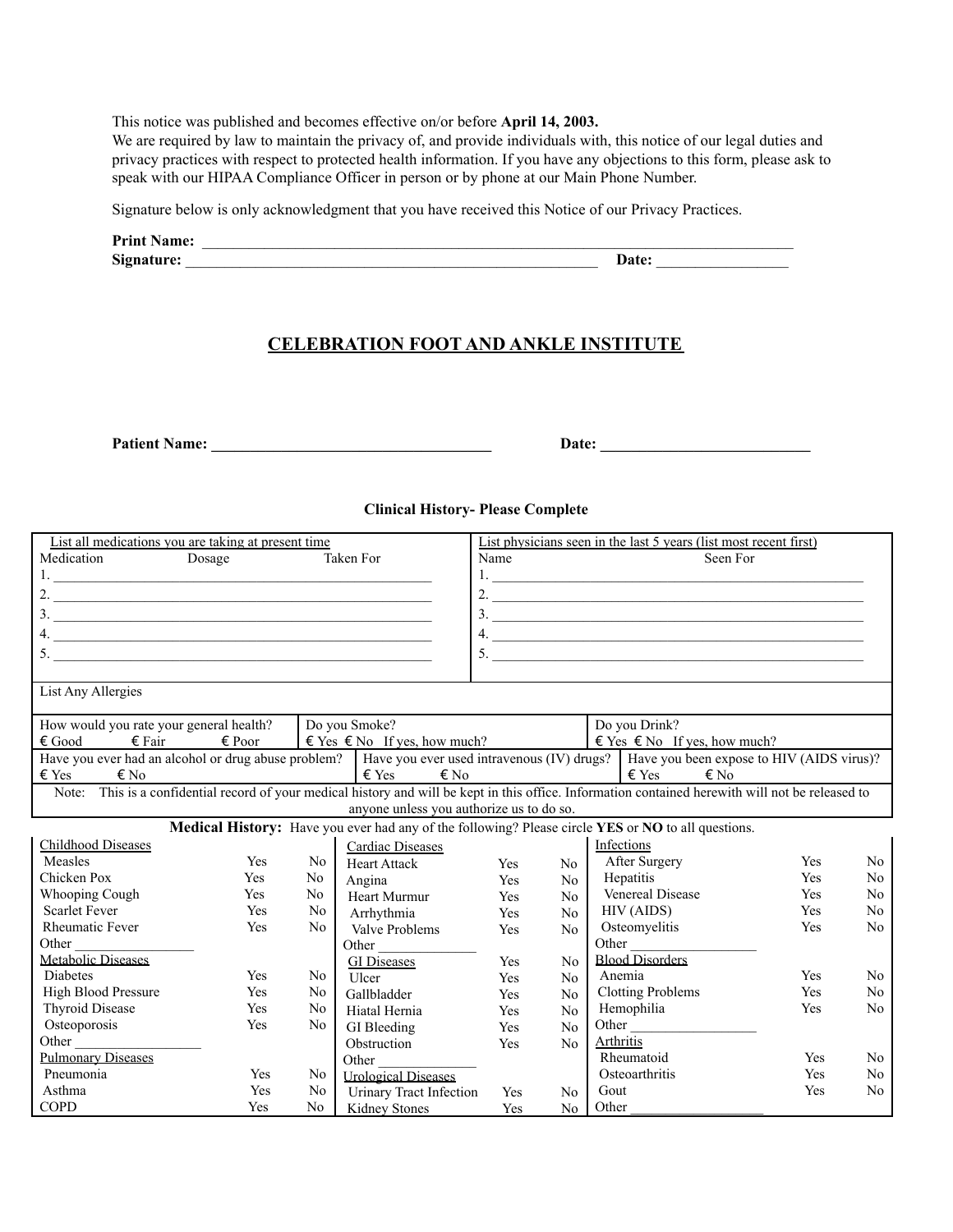| Tuberculosis        | Yes | No             | Dialysis                 | Yes | No             | Miscellaneous           |     |                 |
|---------------------|-----|----------------|--------------------------|-----|----------------|-------------------------|-----|-----------------|
| Other               |     |                | Other                    |     |                | <b>Blood Clots</b>      | Yes | No <sub>1</sub> |
| <b>CNS</b> Diseases |     |                | Cancer                   |     |                | Thrombophlebitis        | Yes | No              |
| Stroke              | Yes | No             | If yes, Location         |     |                | Any Other Disease       | Yes | No              |
| Seizure             | Yes | N <sub>0</sub> | Year Diagnosed           |     |                | List                    |     |                 |
| Other               |     |                | Reoccurrence             | Yes | N <sub>0</sub> |                         |     |                 |
|                     |     |                | <b>Current Treatment</b> | Yes | No             | Prior Blood Transfusion | Yes | No <sub>1</sub> |
|                     |     |                |                          |     |                | If Yes, Year            |     |                 |
|                     |     |                |                          |     |                |                         |     |                 |

# **Surgical History**

| Have you had previous surgery? $\Box$ Yes $\Box$ No                                                     |               |              |               |  |  |  |  |
|---------------------------------------------------------------------------------------------------------|---------------|--------------|---------------|--|--|--|--|
| If yes, what type?                                                                                      | Year          |              | Year          |  |  |  |  |
|                                                                                                         |               | 4            |               |  |  |  |  |
|                                                                                                         |               |              |               |  |  |  |  |
|                                                                                                         |               | <sub>6</sub> |               |  |  |  |  |
| <b>Hospitalizations</b>                                                                                 |               |              |               |  |  |  |  |
| Have you ever been hospitalized for any illness other than surgery or child birth? $\Box$ Yes $\Box$ No |               |              |               |  |  |  |  |
| If yes Please list: Diagnosis                                                                           | $V_{\rho}$ ar |              | $V_{\rho 9r}$ |  |  |  |  |

| If yes, Please list: Diagnosis | Year | Year |
|--------------------------------|------|------|
|                                | ╯    |      |
|                                |      |      |
|                                |      |      |
|                                |      |      |

# **Review of Systems (Please circle Yes or No for all categories)**

| Musculoskeletal        |        | Heent                      |        | <b>Respiratory</b>         |            |                | Neurological            |     |                |
|------------------------|--------|----------------------------|--------|----------------------------|------------|----------------|-------------------------|-----|----------------|
| Fracture/Broken Bone   | Yes No | <b>Impaired Sight</b>      | Yes No | Cough                      | Yes        | No.            | Weakness                | Yes | N <sub>0</sub> |
| Body Part:             |        | Headache                   | Yes No | <b>Shortness of Breath</b> | Yes        | N <sub>0</sub> | Temporary               | Yes | No.            |
|                        |        |                            |        |                            |            |                | Paralysis               | Yes | No.            |
| <b>Sprains</b>         | Yes No | Skin                       |        | Gastroenterological        |            |                | Temporary Loss          | Yes | No.            |
| Body Part:             |        | <b>Frequent Rashes</b>     | Yes No | Spitting up Blood          | <b>Yes</b> | N <sub>0</sub> | Of Sight                | Yes | No.            |
|                        |        | <b>P</b> soriasis          | Yes No | Constipation               | Yes        | No             |                         |     |                |
| Dislocation            | Yes No |                            |        | Diarrhea                   | Yes        | No             | Psychiatric             |     |                |
| Body Part:             |        | Immunological/             |        | Heartburn                  | Yes        | N <sub>0</sub> | Depression              | Yes | No             |
|                        |        | Lymphatics                 |        | Rectal Bleeding            | Yes        | No.            | Schizophrenia           | Yes | No.            |
| Back Injury            | Yes No | <b>Frequent Infections</b> | Yes No | <b>Black Stool</b>         | Yes        | No.            | Hospitalization for     |     |                |
| Concussion/Head Injury |        | Swelling of Feet           | Yes No |                            |            |                | Psychiatric Illness     | Yes | N <sub>0</sub> |
|                        |        |                            |        | Genitourinary              |            |                | <b>Bipolar Disorder</b> | Yes | N <sub>0</sub> |
| Constitutional         |        | Cardiological              |        | <b>Frequent Urination</b>  | <b>Yes</b> | No.            | Drug Abuse              | Yes | N <sub>0</sub> |
| Night sweats           | Yes No | Dizziness                  | Yes No | Painful Urination          | Yes        | No.            | Alcohol Abuse           | Yes | N <sub>0</sub> |
| <b>Abnormal Thirst</b> | Yes No | Fainting                   | Yes No |                            |            |                |                         |     |                |
|                        |        | Chest Pain                 | Yes No |                            |            |                |                         |     |                |

# **OB/GYN (Woman Only)**

| Is there any chance you could be pregnant? $\Box$ Yes $\Box$ No  | $\Box$ Not Sure | Taking Estrogen?         | $\sqcap$ Yes | $\Box$ No                    |
|------------------------------------------------------------------|-----------------|--------------------------|--------------|------------------------------|
| Any history of abnormal menstrual cycle? $\Box$ Yes<br>$\Box$ No |                 | Menopause? $\square$ Yes |              | $\Box$ No If yes. What year? |